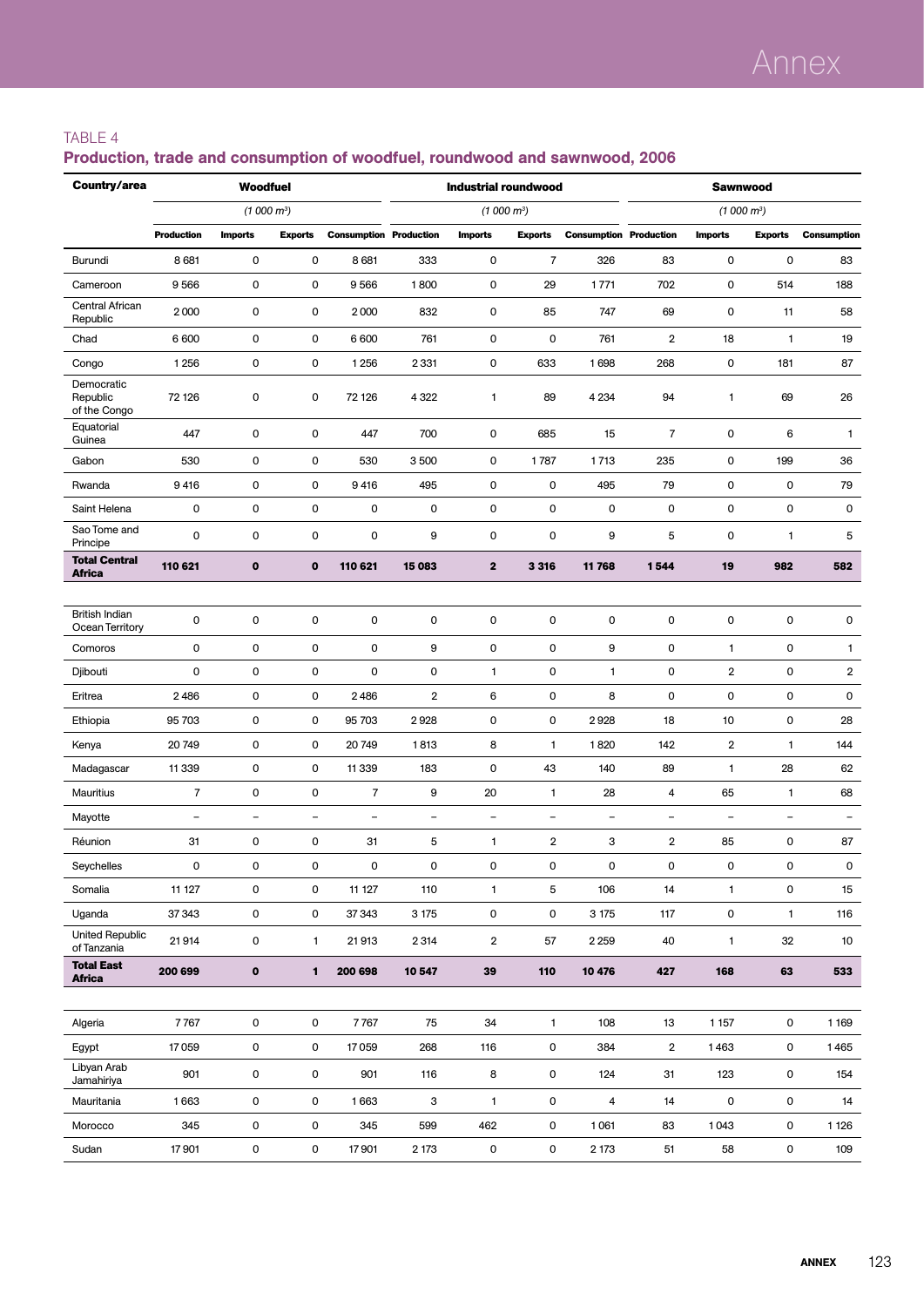## TABLE 4 (cont.)

| Country/area                       |                          | <b>Woodfuel</b>          |                          |                               |                          | <b>Industrial roundwood</b> |                          |                               | <b>Sawnwood</b>   |                         |                          |                          |  |
|------------------------------------|--------------------------|--------------------------|--------------------------|-------------------------------|--------------------------|-----------------------------|--------------------------|-------------------------------|-------------------|-------------------------|--------------------------|--------------------------|--|
|                                    |                          | $(1000 \text{ m}^3)$     |                          |                               |                          |                             | (1000 m <sup>3</sup> )   |                               |                   | $(1000 \, \text{m}^3)$  |                          |                          |  |
|                                    | <b>Production</b>        | <b>Imports</b>           | <b>Exports</b>           | <b>Consumption Production</b> |                          | <b>Imports</b>              | <b>Exports</b>           | <b>Consumption Production</b> |                   | <b>Imports</b>          | <b>Exports</b>           | <b>Consumption</b>       |  |
| Tunisia                            | 2 1 5 6                  | 0                        | 0                        | 2 1 5 6                       | 218                      | 81                          | 0                        | 299                           | 20                | 562                     | $\overline{2}$           | 581                      |  |
| Western Sahara                     | $\qquad \qquad -$        | $\qquad \qquad -$        | $\overline{\phantom{a}}$ | $\overline{\phantom{a}}$      | $\qquad \qquad -$        | $\overline{\phantom{a}}$    | $\overline{\phantom{a}}$ | $\overline{\phantom{m}}$      | $\qquad \qquad -$ | $\qquad \qquad -$       | $\qquad \qquad -$        | $\overline{\phantom{a}}$ |  |
| <b>Total Northern</b><br>Africa    | 47792                    | $\mathbf o$              | $\mathbf 0$              | 47792                         | 3 4 5 2                  | 702                         | $\mathbf 2$              | 4 153                         | 214               | 4 4 0 7                 | 3                        | 4618                     |  |
|                                    |                          |                          |                          |                               |                          |                             |                          |                               |                   |                         |                          |                          |  |
| Angola                             | 3656                     | 0                        | 0                        | 3656                          | 1096                     | 2                           | 4                        | 1093                          | 5                 | 1                       | 0                        | 6                        |  |
| Botswana                           | 665                      | 0                        | 0                        | 665                           | 105                      | 0                           | 0                        | 105                           | 15                | 0                       | 0                        | 15                       |  |
| Lesotho                            | 2061                     | 0                        | 0                        | 2061                          | 0                        | 0                           | 0                        | $\mathbf 0$                   | 0                 | 0                       | 0                        | 0                        |  |
| Malawi                             | 5 1 8 9                  | 0                        | 0                        | 5 1 8 9                       | 520                      | 2                           | 0                        | 521                           | 45                | 0                       | 16                       | 29                       |  |
| Mozambique                         | 16 724                   | 0                        | 0                        | 16 724                        | 1304                     | 4                           | 133                      | 1 1 7 5                       | 43                | 19                      | 19                       | 43                       |  |
| Namibia                            | $\overline{\phantom{a}}$ | $\overline{\phantom{a}}$ | $\overline{\phantom{a}}$ | $\overline{\phantom{a}}$      | $\overline{\phantom{0}}$ | $\qquad \qquad -$           | $\overline{\phantom{a}}$ | $\overline{\phantom{a}}$      | $\qquad \qquad -$ | $\overline{a}$          | $\overline{\phantom{a}}$ | $\overline{\phantom{a}}$ |  |
| South Africa                       | 12000                    | 0                        | 0                        | 12 000                        | 18 063                   | 51                          | 191                      | 17922                         | 2091              | 487                     | 63                       | 2516                     |  |
| Swaziland                          | 996                      | 0                        | $\mathbf 0$              | 996                           | 330                      | 0                           | 0                        | 330                           | 102               | 0                       | 0                        | 102                      |  |
| Zambia                             | 8798                     | 0                        | 0                        | 8798                          | 1325                     | 0                           | 1                        | 1325                          | 157               | 1                       | 6                        | 153                      |  |
| Zimbabwe                           | 8380                     | 0                        | 0                        | 8380                          | 771                      | 1                           | 5                        | 767                           | 565               | $\overline{2}$          | 83                       | 484                      |  |
| <b>Total Southern</b><br>Africa    | 58 469                   | $\mathbf o$              | $\bf o$                  | 58 469                        | 23 514                   | 60                          | 334                      | 23 239                        | 3023              | 511                     | 186                      | 3 3 4 8                  |  |
|                                    |                          |                          |                          |                               |                          |                             |                          |                               |                   |                         |                          |                          |  |
| Benin                              | 6 101                    | 0                        | 0                        | 6 101                         | 332                      | 0                           | 13                       | 319                           | 31                | 9                       | 18                       | 21                       |  |
| Burkina Faso                       | 12067                    | 0                        | 0                        | 12 067                        | 1 1 7 1                  | 3                           | 3                        | 1 1 7 1                       | $\mathbf{1}$      | 21                      | 4                        | 17                       |  |
| Cape Verde                         | $\overline{2}$           | 0                        | 0                        | $\overline{2}$                | 0                        | 2                           | 0                        | 1                             | 0                 | 1                       | 0                        | $\mathbf{1}$             |  |
| Côte d'Ivoire                      | 8740                     | 0                        | 0                        | 8740                          | 1347                     | 10                          | 142                      | 1 2 1 5                       | 420               | 0                       | 381                      | 39                       |  |
| Gambia                             | 656                      | 0                        | 0                        | 656                           | 113                      | 0                           | 0                        | 112                           | 1                 | $\overline{2}$          | 0                        | 3                        |  |
| Ghana                              | 33 040                   | 0                        | 0                        | 33 040                        | 1304                     | 3                           | $\mathbf{1}$             | 1305                          | 527               | 0                       | 210                      | 317                      |  |
| Guinea                             | 11738                    | 0                        | 0                        | 11738                         | 651                      | 1                           | 23                       | 629                           | 10                | 0                       | 9                        | $\overline{2}$           |  |
| Guinea-Bissau                      | 422                      | 0                        | 0                        | 422                           | 170                      | 0                           | $\overline{7}$           | 163                           | 16                | $\mathbf{1}$            | 0                        | 16                       |  |
| Liberia                            | 6033                     | 0                        | 0                        | 6033                          | 300                      | 0                           | 0                        | 300                           | 60                | 0                       | 1                        | 59                       |  |
| Mali                               | 5084                     | 0                        | 0                        | 5084                          | 413                      | $\mathbf{1}$                | 1                        | 413                           | 13                | 0                       | 0                        | 13                       |  |
| Niger                              | 9010                     | 0                        | 0                        | 9010                          | 411                      | 1                           | 4                        | 408                           | 4                 | 0                       | 0                        | 4                        |  |
| Nigeria                            | 61 629                   | 0                        | $\mathbf{1}$             | 61 628                        | 9418                     | $\mathbf{1}$                | 42                       | 9377                          | 2000              | $\mathbf{1}$            | 22                       | 1980                     |  |
| Senegal                            | 5 3 0 6                  | 0                        | $\pmb{0}$                | 5 3 0 6                       | 794                      | 23                          | 0                        | 817                           | 23                | 86                      | $\mathbf{1}$             | 108                      |  |
| Sierra Leone                       | 5448                     | 0                        | 0                        | 5448                          | 124                      | 0                           | $\mathbf{1}$             | 123                           | 5                 | 1                       | 0                        | 6                        |  |
| Togo                               | 5816                     | 0                        | 0                        | 5816                          | 166                      | 0                           | 8                        | 158                           | 14                | 4                       | 5                        | 14                       |  |
| <b>Total West</b><br><b>Africa</b> | 171 091                  | 0                        | $\mathbf{1}$             | 171 091                       | 16713                    | 44                          | 247                      | 16 511                        | 3 1 2 4           | 127                     | 651                      | 2 5 9 9                  |  |
| <b>Total Africa</b>                | 588 673                  | $\blacksquare$           | 3                        | 588 670                       | 69 309                   | 847                         | 4 0 0 9                  | 66 147                        | 8 3 3 2           | 5 2 3 3                 | 1885                     | 11 679                   |  |
| China                              | 203 505                  | 18                       | 9                        | 203 514                       | 94 665                   | 33 239                      | 720                      | 127 184                       | 10 245            | 8 1 0 8                 | 846                      | 17508                    |  |
| Democratic                         |                          |                          |                          |                               |                          |                             |                          |                               |                   |                         |                          |                          |  |
| People's<br>Republic<br>of Korea   | 5835                     | 0                        | 0                        | 5835                          | 1500                     | 0                           | 40                       | 1460                          | 280               | $\mathbf{1}$            | 22                       | 259                      |  |
| Japan                              | 105                      | $\mathbf{1}$             | 0                        | 106                           | 16 609                   | 10 582                      | 32                       | 27 159                        | 12 5 54           | 8505                    | 17                       | 21 04 2                  |  |
| Mongolia                           | 704                      | 0                        | 0                        | 704                           | 40                       | $\overline{7}$              | 1                        | 46                            | 30                | $\overline{\mathbf{2}}$ | 3                        | 29                       |  |
| Republic of<br>Korea               | 2469                     | 0                        | 0                        | 2469                          | 2444                     | 6366                        | 0                        | 8810                          | 4366              | 804                     | 15                       | 5 1 5 5                  |  |
| <b>Total East Asia</b>             | 212 618                  | 19                       | 9                        | 212 628                       | 115 258                  | 50 194                      | 792                      | 164 659                       | 27 475            | 17420                   | 903                      | 43 992                   |  |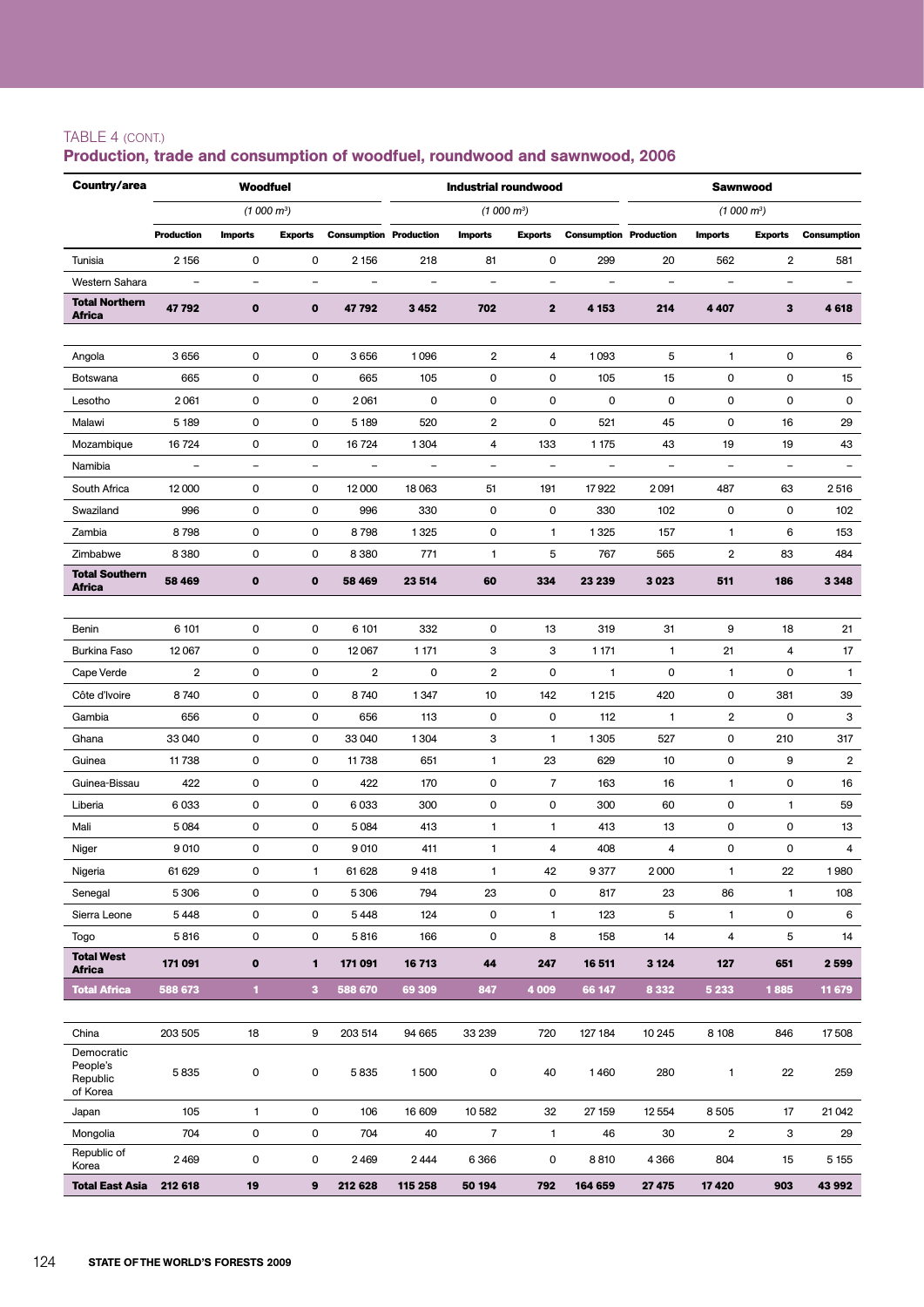## Annex

| Country/area                           |                          | <b>Woodfuel</b>          |                          |                               |                          | <b>Industrial roundwood</b> |                          |                               | Sawnwood                 |                         |                   |                          |  |
|----------------------------------------|--------------------------|--------------------------|--------------------------|-------------------------------|--------------------------|-----------------------------|--------------------------|-------------------------------|--------------------------|-------------------------|-------------------|--------------------------|--|
|                                        |                          | (1000 m <sup>3</sup> )   |                          |                               |                          | (1000 m <sup>3</sup> )      |                          |                               |                          | $(1000 m^3)$            |                   |                          |  |
|                                        | <b>Production</b>        | <b>Imports</b>           | <b>Exports</b>           | <b>Consumption Production</b> |                          | <b>Imports</b>              | <b>Exports</b>           | <b>Consumption Production</b> |                          | <b>Imports</b>          | <b>Exports</b>    | <b>Consumption</b>       |  |
| American<br>Samoa                      | ÷                        | $\overline{\phantom{m}}$ | $\overline{\phantom{0}}$ | $\overline{\phantom{0}}$      | $\mathsf{O}\xspace$      | $\mathsf{O}\xspace$         | 0                        | 0                             | $\mathbf 0$              | 1                       | 0                 | 1                        |  |
| Australia                              | 6969                     | 0                        | 0                        | 6969                          | 26 904                   | $\overline{2}$              | 1065                     | 25 841                        | 4784                     | 570                     | 344               | 5010                     |  |
| Cook Islands                           | 0                        | $\mathbf 0$              | $\mathbf 0$              | 0                             | 5                        | $\mathsf 0$                 | 1                        | 4                             | $\mathbf 0$              | 3                       | 0                 | 3                        |  |
| Fiji                                   | 37                       | 0                        | $\mathbf 0$              | 37                            | 472                      | 2                           | 6                        | 468                           | 125                      | $\overline{2}$          | 20                | 107                      |  |
| French<br>Polynesia                    | $\overline{\phantom{a}}$ | $\equiv$                 | ÷                        | $\overline{\phantom{a}}$      | $\mathsf{O}\xspace$      | 4                           | 0                        | 4                             | $\mathbf 0$              | 40                      | 0                 | 40                       |  |
| Guam                                   | $\overline{\phantom{0}}$ | $\qquad \qquad -$        | $\qquad \qquad -$        | $\overline{a}$                | $\overline{\phantom{a}}$ | $\overline{\phantom{0}}$    | $\overline{\phantom{0}}$ | $\qquad \qquad -$             | $\overline{\phantom{a}}$ | $\qquad \qquad -$       | $\qquad \qquad -$ | $\overline{\phantom{a}}$ |  |
| Kiribati                               | 0                        | 0                        | 0                        | 0                             | $\mathsf 0$              | 0                           | 0                        | 0                             | $\mathbf 0$              | 2                       | 0                 | 2                        |  |
| Marshall Islands                       | $\qquad \qquad -$        | $\overline{\phantom{a}}$ | $\qquad \qquad -$        | $\qquad \qquad -$             | $\overline{\phantom{a}}$ | $\overline{\phantom{a}}$    | $\overline{\phantom{0}}$ | $\qquad \qquad -$             | 0                        | 6                       | 0                 | 6                        |  |
| Micronesia<br>(Federated<br>States of) | 0                        | 0                        | $\mathbf 0$              | 0                             | $\mathsf 0$              | $\mathsf 0$                 | 0                        | 0                             | $\mathbf 0$              | $\overline{7}$          | 0                 | $\overline{7}$           |  |
| Nauru                                  | 0                        | 0                        | $\mathbf 0$              | 0                             | $\mathsf 0$              | 0                           | 0                        | 0                             | $\mathbf 0$              | $\mathbf 0$             | 0                 | 0                        |  |
| New Caledonia                          | 0                        | $\pmb{0}$                | $\mathbf 0$              | 0                             | 5                        | $\overline{4}$              | 1                        | 8                             | 3                        | 20                      | $\mathbf{1}$      | 22                       |  |
| New Zealand                            | $\overline{\phantom{0}}$ | 0                        | 0                        | $\overline{\phantom{a}}$      | 19 254                   | 3                           | 5571                     | 13 687                        | 4 2 6 9                  | 50                      | 1960              | 2359                     |  |
| Niue                                   | -                        | $\qquad \qquad -$        | $\overline{a}$           | $\qquad \qquad -$             | 0                        | 0                           | 0                        | 0                             | 0                        | $\mathbf 0$             | 0                 | 0                        |  |
| Northern<br>Mariana Islands            | $\overline{\phantom{0}}$ | $\overline{\phantom{a}}$ | $\qquad \qquad -$        | $\qquad \qquad -$             | $\overline{\phantom{a}}$ | $\qquad \qquad -$           | $\overline{\phantom{0}}$ | $\qquad \qquad -$             | $\mathbf 0$              | 0                       | 0                 | 0                        |  |
| Palau                                  | $\overline{\phantom{0}}$ | $\overline{\phantom{0}}$ | $\qquad \qquad -$        | $\qquad \qquad -$             | $\mathsf 0$              | 1                           | 0                        | $\mathbf{1}$                  | $\mathbf 0$              | 3                       | 0                 | 3                        |  |
| Papua New<br>Guinea                    | 5 5 3 3                  | 0                        | 0                        | 5533                          | 2908                     | 0                           | 2638                     | 270                           | 60                       | 0                       | 51                | 9                        |  |
| Pitcairn Islands                       | $\overline{\phantom{0}}$ | $\overline{\phantom{a}}$ | $\qquad \qquad -$        | $\qquad \qquad -$             | $\overline{\phantom{a}}$ | $\blacksquare$              | $\qquad \qquad -$        | $\qquad \qquad -$             | $\mathbf 0$              | 0                       | 0                 | 0                        |  |
| Samoa                                  | 70                       | 0                        | $\mathbf 0$              | 70                            | 61                       | 6                           | 1                        | 66                            | 21                       | 22                      | 0                 | 43                       |  |
| Solomon<br>Islands                     | 138                      | 0                        | 0                        | 138                           | 1 1 3 0                  | 0                           | 1011                     | 119                           | 12                       | 0                       | 11                | $\mathbf{1}$             |  |
| Tokelau                                | $\overline{\phantom{0}}$ | $\overline{\phantom{a}}$ | $\overline{\phantom{0}}$ | $\overline{a}$                | $\blacksquare$           | $\blacksquare$              | $\overline{\phantom{0}}$ | $\overline{\phantom{0}}$      | 0                        | 0                       | 0                 | 0                        |  |
| Tonga                                  | 0                        | $\boldsymbol{2}$         | 0                        | $\overline{\mathbf{2}}$       | $\overline{\mathbf{2}}$  | 1                           | 2                        | $\mathbf{1}$                  | 2                        | 14                      | 0                 | 16                       |  |
| Tuvalu                                 | $\overline{\phantom{0}}$ | $\qquad \qquad -$        | $\overline{\phantom{a}}$ | $\overline{\phantom{a}}$      | $\mathsf 0$              | 0                           | 0                        | 0                             | $\mathbf 0$              | 1                       | 0                 | $\mathbf{1}$             |  |
| Vanuatu                                | 91                       | 0                        | 1                        | 90                            | 28                       | 2                           | 0                        | 30                            | 28                       | $\overline{\mathbf{2}}$ | 2                 | 28                       |  |
| Wallis and<br>Futuna Islands           | $\overline{\phantom{0}}$ | $\overline{\phantom{a}}$ | $\qquad \qquad -$        | $\qquad \qquad -$             | $\mathsf 0$              | $\mathsf{O}\xspace$         | 0                        | $\mathbf{1}$                  |                          |                         |                   | 0                        |  |
| <b>Total Oceania</b>                   | 12838                    | $\mathbf{2}$             | 1                        | 12839                         | 50 769                   | 25                          | 10 294                   | 40 500                        | 9 3 0 4                  | 745                     | 2 3 9 0           | 7660                     |  |
|                                        |                          |                          |                          |                               |                          |                             |                          |                               |                          |                         |                   |                          |  |
| Bangladesh                             | 27 5 84                  | 0<br>$\mathsf{O}\xspace$ | 0                        | 27 5 84                       | 282                      | 329<br>$\mathsf{O}\xspace$  | 1                        | 611                           | 388                      | $\overline{\mathbf{2}}$ | 0                 | 390                      |  |
| Bhutan                                 | 4546                     |                          | 0                        | 4546                          | 133                      |                             | з                        | 130                           | 31                       | 0                       | 0                 | 31                       |  |
| India                                  | 306 252<br>0             | 79                       | 0                        | 306 332<br>0                  | 23 192<br>0              | 4 0 4 3                     | 3                        | 27 231<br>0                   | 14 789<br>0              | 173                     | 19                | 14 943<br>0              |  |
| Maldives                               | 12 654                   | 0<br>0                   | 0<br>0                   |                               |                          | 0<br>1                      | 0<br>$\overline{2}$      |                               | 630                      | 0<br>$\overline{2}$     | 0<br>0            |                          |  |
| Nepal<br>Pakistan                      | 26 124                   | 0                        | $\mathsf{O}\xspace$      | 12 654<br>26 124              | 1260<br>2870             | 259                         | 0                        | 1 2 5 9<br>3 1 2 9            | 1313                     | 120                     | 0                 | 631<br>1433              |  |
| Sri Lanka                              | 5584                     | 0                        | 0                        | 5584                          | 694                      | $\mathbf{1}$                | з                        | 693                           | 61                       | 30                      | 0                 | 90                       |  |
| <b>Total South</b>                     |                          |                          |                          |                               |                          |                             |                          |                               |                          |                         |                   |                          |  |
| Asia                                   | 382 745                  | 80                       | $\mathbf{o}$             | 382 825                       | 28 431                   | 4634                        | 12                       | 33 053                        | 17 212                   | 326                     | 19                | 17519                    |  |
| <b>Brunei</b>                          |                          |                          |                          |                               |                          |                             |                          |                               |                          |                         |                   |                          |  |
| Darussalam                             | 12                       | 0                        | 0                        | 12                            | 112                      | 0                           | 0                        | 112                           | 51                       | 0                       | $\mathbf{1}$      | 50                       |  |
| Cambodia                               | 9 2 2 1                  | 0                        | 0                        | 9 2 21                        | 113                      | $\mathbf{1}$                | 0                        | 114                           | 74                       | 0                       | 63                | 11                       |  |
| Indonesia                              | 70 719                   | 0                        | $\mathbf{1}$             | 70 718                        | 28 099                   | 120                         | 685                      | 27 534                        | 3853                     | 311                     | 1853              | 2311                     |  |
| Lao People's<br>Democratic<br>Republic | 5944                     | 0                        | $\mathsf 0$              | 5944                          | 194                      | 0                           | 63                       | 131                           | 140                      | $\pmb{0}$               | 131               | 9                        |  |
| Malaysia                               | 3013                     | 12                       | $\mathsf{O}\xspace$      | 3024                          | 22 506                   | 138                         | 4 9 0 9                  | 17735                         | 5 1 2 9                  | 1004                    | 2608              | 3525                     |  |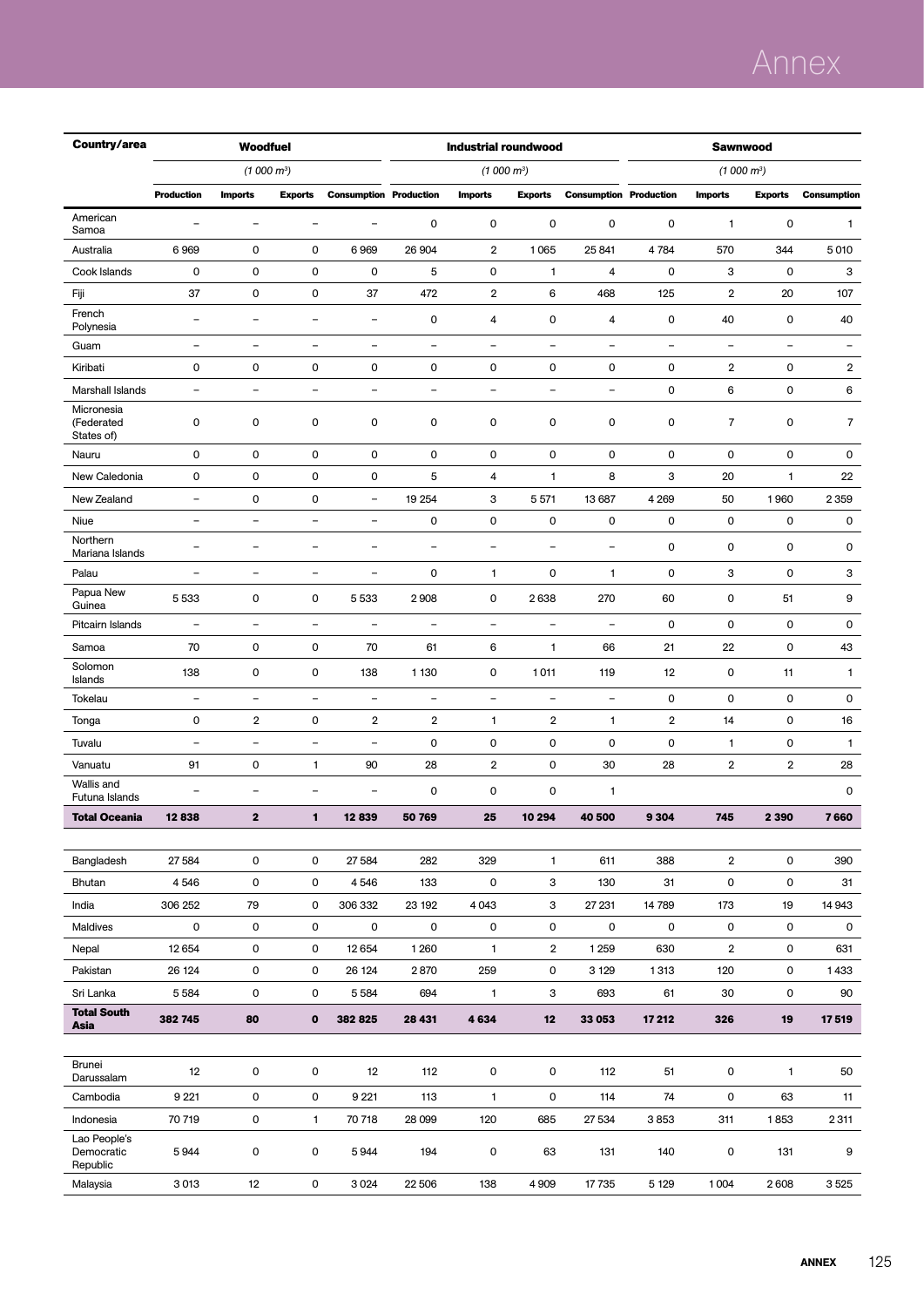### TABLE 4 (cont.)

| Country/area                                       |                          | <b>Woodfuel</b>         |                |                               |                | <b>Industrial roundwood</b> |                        |                               | <b>Sawnwood</b>          |                          |                |                    |  |
|----------------------------------------------------|--------------------------|-------------------------|----------------|-------------------------------|----------------|-----------------------------|------------------------|-------------------------------|--------------------------|--------------------------|----------------|--------------------|--|
|                                                    |                          | (1000 m <sup>3</sup> )  |                |                               |                |                             | (1000 m <sup>3</sup> ) |                               |                          | (1000 m <sup>3</sup> )   |                |                    |  |
|                                                    | <b>Production</b>        | <b>Imports</b>          | <b>Exports</b> | <b>Consumption Production</b> |                | <b>Imports</b>              | <b>Exports</b>         | <b>Consumption Production</b> |                          | <b>Imports</b>           | <b>Exports</b> | <b>Consumption</b> |  |
| Myanmar                                            | 38 286                   | 0                       | 0              | 38 286                        | 4 2 6 2        | 0                           | 1476                   | 2786                          | 1530                     | 0                        | 275            | 1256               |  |
| Philippines                                        | 12821                    | 0                       | 0              | 12821                         | 2927           | 138                         | $\overline{7}$         | 3058                          | 468                      | 264                      | 184            | 548                |  |
| Singapore                                          | $\mathbf 0$              | 1                       | 0              | $\mathbf{1}$                  | 0              | 40                          | 39                     | $\mathbf{1}$                  | 25                       | 224                      | 195            | 54                 |  |
| Thailand                                           | 19736                    | 0                       | 0              | 19736                         | 8700           | 398                         | 0                      | 9098                          | 288                      | 1890                     | 1314           | 864                |  |
| Timor-Leste                                        | $\overline{\phantom{a}}$ | $\overline{a}$          | $\equiv$       | $\blacksquare$                | 0              | 0                           | 0                      | 0                             | 0                        | 0                        | 0              | 0                  |  |
| Viet Nam                                           | 26 151                   | 0                       | 0              | 26 151                        | 4678           | 203                         | 8                      | 4873                          | 3414                     | 531                      | 81             | 3864               |  |
| <b>Total</b><br><b>Southeast</b><br>Asia           | 185 903                  | 13                      | 1              | 185 915                       | 71590          | 1039                        | 7 188                  | 65 442                        | 14 972                   | 4 2 2 5                  | 6704           | 12 493             |  |
| <b>Total Asia and</b><br>the Pacific               | 794 104                  | 114                     | 11             | 794 207                       | 266 048        | 55 891                      | 18 28 6                | 303 654                       | 68964                    | 22 716                   | 10 016         | 81 664             |  |
|                                                    |                          |                         |                |                               |                |                             |                        |                               |                          |                          |                |                    |  |
| <b>Belarus</b>                                     | 1345                     | $\mathbf{1}$            | 75             | 1 2 7 1                       | 7411           | 76                          | 1443                   | 6044                          | 2458                     | 116                      | 1 1 9 7        | 1377               |  |
| Republic of<br>Moldova                             | 94                       | $\overline{2}$          | 0              | 96                            | 94             | 28                          | 0                      | 122                           | 31                       | 110                      | 0              | 141                |  |
| Russian<br>Federation                              | 46 000                   | 0                       | 200            | 45 800                        | 144 600        | 516                         | 50 900                 | 94 216                        | 22 127                   | 15                       | 15 900         | 6 2 4 2            |  |
| Ukraine                                            | 8494                     | $\mathbf{1}$            | 498            | 7997                          | 6752           | 173                         | 2 2 0 2                | 4723                          | 2 1 9 2                  | 9                        | 1 2 4 9        | 952                |  |
| <b>Total CIS</b><br>countries                      | 55933                    | 3                       | 772            | 55 164                        | 158 857        | 793                         | 54 545                 | 105 105                       | 26808                    | 249                      | 18 345         | 8712               |  |
|                                                    |                          |                         |                |                               |                |                             |                        |                               |                          |                          |                |                    |  |
| Albania                                            | 221                      | 0                       | 56             | 165                           | 75             | 1                           | 0                      | 75                            | 97                       | 24                       | 21             | 99                 |  |
| Bosnia and<br>Herzegovina                          | 1459                     | 0                       | 290            | 1 1 6 9                       | 2646           | 53                          | 156                    | 2544                          | 1319                     | 17                       | 932            | 404                |  |
| Bulgaria                                           | 2885                     | 0                       | 147            | 2738                          | 3 107          | 46                          | 581                    | 2572                          | 569                      | 28                       | 269            | 329                |  |
| Croatia                                            | 915                      | 3                       | 295            | 623                           | 3537           | 67                          | 612                    | 2992                          | 669                      | 371                      | 477            | 563                |  |
| Czech Republic                                     | 1345                     | 48                      | 280            | 1 1 1 3                       | 16 333         | 1225                        | 2679                   | 14 879                        | 5080                     | 507                      | 2000           | 3587               |  |
| Estonia                                            | 1 100                    | $\overline{\mathbf{c}}$ | 51             | 1051                          | 4 300          | 1809                        | 1606                   | 4503                          | 1923                     | 753                      | 970            | 1705               |  |
| Hungary                                            | 3 2 4 6                  | 168                     | 214            | 3 200                         | 2667           | 189                         | 1095                   | 1761                          | 186                      | 852                      | 172            | 866                |  |
| Latvia                                             | 979                      | $\overline{\mathbf{c}}$ | 405            | 576                           | 11866          | 1216                        | 3419                   | 9663                          | 4 3 2 0                  | 481                      | 2572           | 2 2 2 9            |  |
| Lithuania                                          | 1 2 3 0                  | 13                      | 83             | 1 1 6 0                       | 4640           | 197                         | 1061                   | 3777                          | 1466                     | 538                      | 803            | 1 200              |  |
| Montenegro                                         | 265                      | 0                       | 30             | 235                           | 192            | 1                           | 44                     | 149                           | 77                       | 2                        | 49             | 30                 |  |
| Poland                                             | 3617                     | 14                      | 78             | 3553                          | 28 767         | 1814                        | 412                    | 30 169                        | 3 607                    | 541                      | 603            | 3545               |  |
| Romania                                            | 4516                     | $\mathbf{1}$            | 79             | 4438                          | 9454           | 425                         | 111                    | 9768                          | 3 4 7 6                  | 48                       | 2 3 5 1        | 1 1 7 3            |  |
| Serbia                                             | 1626                     | $\mathbf{1}$            | 2              | 1625                          | 1 2 5 0        | 87                          | 48                     | 1 2 8 9                       | 493                      | 419                      | 144            | 768                |  |
| Slovakia                                           | 307                      | 10                      | 15             | 302                           | 7562           | 340                         | 1218                   | 6684                          | 2440                     | 72                       | 1 1 9 2        | 1320               |  |
| Slovenia                                           | 984                      | 58                      | 175            | 867                           | 2 1 9 5        | 363                         | 383                    | 2 175                         | 580                      | 223                      | 433            | 370                |  |
| The former<br>Yugoslav<br>Republic of<br>Macedonia | 662                      | 0                       | 5              | 657                           | 162            | $\mathbf{1}$                | 6                      | 158                           | 17                       | 52                       | 9              | 60                 |  |
| <b>Total Eastern</b><br><b>Europe</b>              | 25 357                   | 320                     | 2 2 0 4        | 23 473                        | 98 753         | 7834                        | 13 4 30                | 93 157                        | 26 319                   | 4927                     | 12 997         | 18 249             |  |
|                                                    |                          |                         |                |                               |                |                             |                        |                               |                          |                          |                |                    |  |
| Andorra                                            | $\mathsf 0$              | $\overline{2}$          | 0              | $\overline{2}$                | 0              | 0                           | 0                      | 0                             | 0                        | 10                       | 0              | 10                 |  |
| Austria                                            | 4705                     | 326                     | 54             | 4977                          | 14 4 30        | 9 1 0 2                     | 718                    | 22814                         | 10 507                   | 1881                     | 6889           | 5499               |  |
| Belgium                                            | 670                      | 45                      | 9              | 707                           | 4 4 0 5        | 3 2 8 4                     | 1025                   | 6664                          | 1520                     | 2 2 1 3                  | 1065           | 2668               |  |
| Channel Islands                                    | $\overline{\phantom{0}}$ | -                       | $\equiv$       | $\blacksquare$                | $\overline{a}$ | $\overline{a}$              |                        | $\overline{\phantom{0}}$      | $\overline{\phantom{0}}$ | $\overline{\phantom{0}}$ | ÷              |                    |  |
| Denmark                                            | 1162                     | 305                     | 37             | 1430                          | 1 1 9 6        | 848                         | 645                    | 1399                          | 196                      | 2 2 0 1                  | 143            | 2 2 5 3            |  |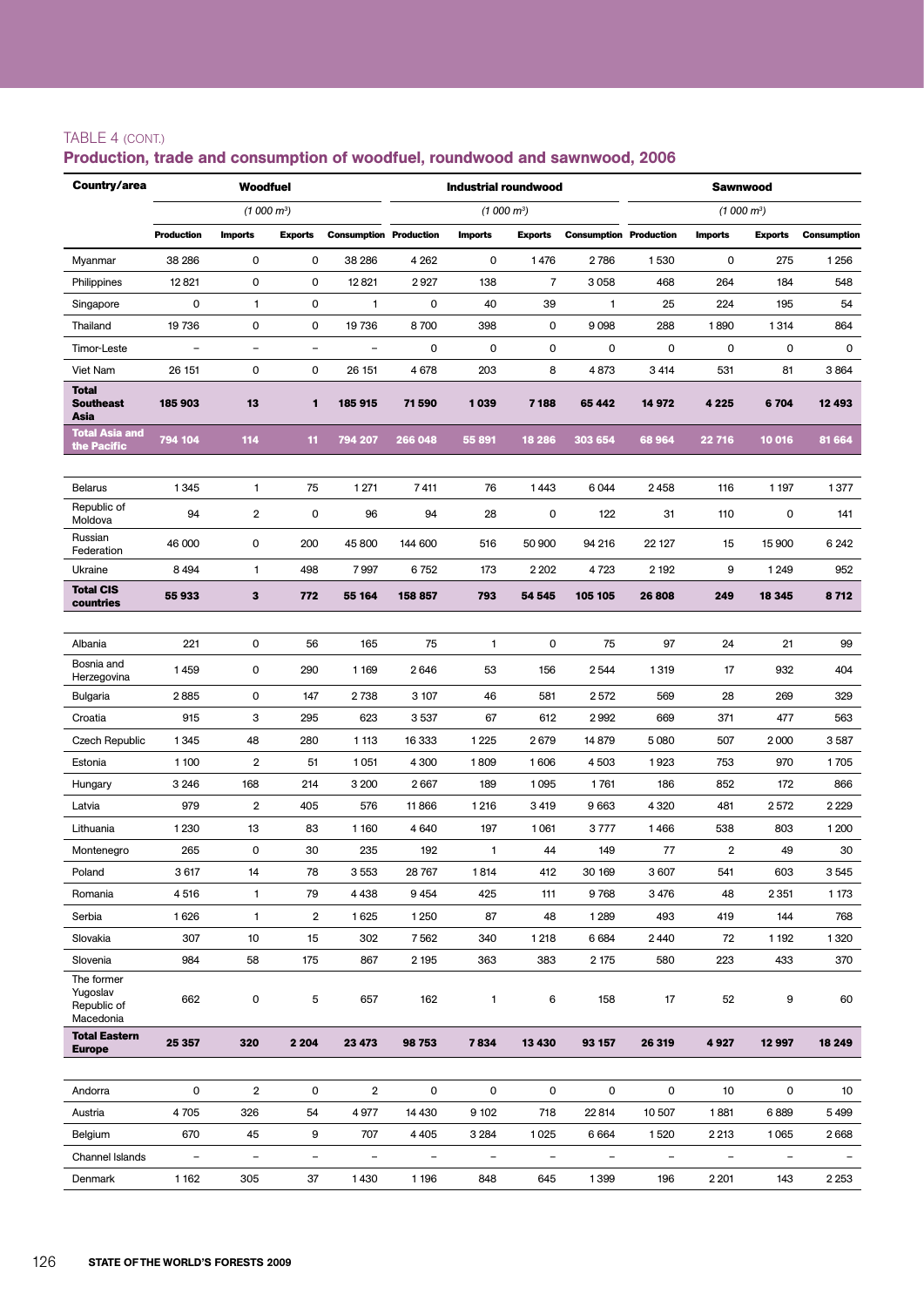# Annex

| Country/area                          |                          |                          | <b>Woodfuel</b>          |                               |                          | <b>Industrial roundwood</b> |                          |                               | <b>Sawnwood</b>          |                          |                          |                          |  |
|---------------------------------------|--------------------------|--------------------------|--------------------------|-------------------------------|--------------------------|-----------------------------|--------------------------|-------------------------------|--------------------------|--------------------------|--------------------------|--------------------------|--|
|                                       |                          |                          | (1000 m <sup>3</sup> )   |                               |                          | (1000 m <sup>3</sup> )      |                          |                               |                          | (1000 m <sup>3</sup> )   |                          |                          |  |
|                                       | <b>Production</b>        | <b>Imports</b>           | <b>Exports</b>           | <b>Consumption Production</b> |                          | <b>Imports</b>              | <b>Exports</b>           | <b>Consumption Production</b> |                          | <b>Imports</b>           | <b>Exports</b>           | <b>Consumption</b>       |  |
| Faeroe Islands                        | $\mathbf 0$              | 0                        | $\mathbf 0$              | 0                             | $\mathbf 0$              | $\mathbf{1}$                | $\mathbf 0$              | $\mathbf{1}$                  | 0                        | 4                        | 0                        | 4                        |  |
| Finland                               | 5 2 9 0                  | 174                      | 9                        | 5455                          | 45 521                   | 14 655                      | 709                      | 59 4 68                       | 12 2 2 7                 | 578                      | 7728                     | 5077                     |  |
| France                                | 33 198                   | 44                       | 560                      | 32 682                        | 28 5 92                  | 2601                        | 3695                     | 27498                         | 9992                     | 3922                     | 1493                     | 12421                    |  |
| Germany                               | 8 2 9 0                  | 547                      | 79                       | 8759                          | 54 000                   | 3669                        | 7557                     | 50 113                        | 24 4 20                  | 5 3 0 7                  | 8789                     | 20 938                   |  |
| Gibraltar                             | $\mathbf 0$              | $\mathbf 0$              | $\mathbf 0$              | 0                             | 0                        | 0                           | 0                        | 0                             | 0                        | $\mathbf{1}$             | $\mathbf 0$              | $\mathbf{1}$             |  |
| Greece                                | 1004                     | 69                       | $\overline{7}$           | 1066                          | 519                      | 190                         | 4                        | 705                           | 191                      | 948                      | 12                       | 1 1 2 7                  |  |
| <b>Holy See</b>                       | $\overline{\phantom{a}}$ | $\overline{\phantom{a}}$ | $\overline{\phantom{0}}$ | $\frac{1}{2}$                 | $\overline{\phantom{a}}$ | $\overline{\phantom{m}}$    | $\blacksquare$           | $\equiv$                      | $\overline{\phantom{a}}$ | $\overline{\phantom{0}}$ | $\overline{\phantom{a}}$ |                          |  |
| Iceland                               | 0                        | 0                        | $\pmb{0}$                | 0                             | 0                        | 1                           | 0                        | $\mathbf{1}$                  | 0                        | 95                       | 0                        | 95                       |  |
| Ireland                               | 16                       | $\mathbf{1}$             | $\mathbf{1}$             | 16                            | 2655                     | 208                         | 308                      | 2555                          | 1094                     | 995                      | 393                      | 1697                     |  |
| Isle of Man                           | $\equiv$                 | $\overline{a}$           | $\equiv$                 | $\overline{\phantom{0}}$      | $\equiv$                 | $\overline{a}$              | $\equiv$                 | $\equiv$                      | $\equiv$                 | $\overline{\phantom{0}}$ | $\equiv$                 | $\equiv$                 |  |
| Italy                                 | 5 606                    | 1099                     | $\overline{2}$           | 6703                          | 3013                     | 4486                        | 15                       | 7484                          | 1748                     | 7862                     | 169                      | 9441                     |  |
| Liechtenstein                         | 4                        | 0                        | $\mathbf 0$              | 4                             | 18                       | 0                           | $\mathbf 0$              | 18                            | $\overline{\phantom{a}}$ | $\qquad \qquad -$        | $\overline{\phantom{a}}$ |                          |  |
| Luxembourg                            | $\qquad \qquad -$        | 20                       | 35                       | $\qquad \qquad -$             | 255                      | 351                         | 224                      | 383                           | 133                      | 57                       | 38                       | 152                      |  |
| Malta                                 | $\mathsf 0$              | $\pmb{0}$                | $\mathsf 0$              | 0                             | 0                        | 0                           | 0                        | 0                             | 0                        | 19                       | 0                        | 19                       |  |
| Monaco                                | $\overline{\phantom{0}}$ | $\overline{\phantom{a}}$ | $\overline{\phantom{a}}$ | $\overline{\phantom{a}}$      | $\overline{\phantom{a}}$ | $\overline{\phantom{a}}$    | $\qquad \qquad -$        | $\overline{\phantom{a}}$      | $\overline{\phantom{a}}$ | $\qquad \qquad -$        | $\overline{\phantom{a}}$ | $\equiv$                 |  |
| Netherlands                           | 290                      | $\overline{2}$           | 30                       | 261                           | 817                      | 390                         | 570                      | 636                           | 265                      | 3 3 9 9                  | 555                      | 3 109                    |  |
| Norway                                | 1 1 7 7                  | 175                      | 5                        | 1347                          | 7417                     | 2 3 3 4                     | 740                      | 9011                          | 2389                     | 1035                     | 474                      | 2950                     |  |
| Portugal                              | 600                      | $\overline{2}$           | 8                        | 594                           | 10 205                   | 335                         | 1422                     | 9 118                         | 1010                     | 258                      | 462                      | 806                      |  |
| San Marino                            | $\overline{\phantom{0}}$ | $\overline{\phantom{0}}$ | $\overline{\phantom{0}}$ | $\qquad \qquad -$             | $\overline{\phantom{a}}$ | $\overline{\phantom{a}}$    | $\overline{\phantom{0}}$ | $\blacksquare$                | $\overline{\phantom{0}}$ | $\qquad \qquad -$        | $\overline{\phantom{0}}$ |                          |  |
| Spain                                 | 1607                     | 42                       | 188                      | 1461                          | 14 109                   | 3841                        | 224                      | 17726                         | 3806                     | 3373                     | 117                      | 7062                     |  |
| Sweden                                | 5 9 0 0                  | 230                      | 42                       | 6088                          | 58 700                   | 6664                        | 3 0 0 4                  | 62 3 60                       | 18 300                   | 384                      | 13 217                   | 5467                     |  |
| Switzerland                           | 1417                     | 8                        | 37                       | 1388                          | 4 2 8 5                  | 346                         | 1727                     | 2904                          | 1668                     | 409                      | 252                      | 1825                     |  |
| United Kingdom                        | 317                      | 4                        | 145                      | 176                           | 8 100                    | 415                         | 644                      | 7871                          | 2902                     | 7963                     | 415                      | 10 4 49                  |  |
| <b>Total Western</b><br><b>Europe</b> | 71 255                   | 3 0 9 5                  | 1 2 4 7                  | 73 118                        | 258 235                  | 53 722                      | 23 229                   | 288 729                       | 92 369                   | 42912                    | 42 211                   | 93 070                   |  |
| <b>Total Europe</b>                   | 152 544                  | 3 4 1 8                  | 4 2 2 3                  | 151 755                       | 515 845                  | 62 349                      | 91 204                   | 486 991                       | 145 496                  | 48 088                   | 73 554                   | 120 030                  |  |
|                                       |                          |                          |                          |                               |                          |                             |                          |                               |                          |                          |                          |                          |  |
| Anguilla                              | $\overline{\phantom{0}}$ | $\overline{\phantom{0}}$ | $\overline{\phantom{a}}$ | $\overline{\phantom{0}}$      | $\overline{\phantom{a}}$ | ÷                           | $\overline{\phantom{0}}$ | $\blacksquare$                | $\overline{\phantom{a}}$ | ÷                        | $\overline{\phantom{0}}$ |                          |  |
| Antigua and<br>Barbuda                |                          | -                        | -                        | -                             | $\Omega$                 | 0                           | 0                        | 0                             | $\Omega$                 | 11                       | 0                        | 11                       |  |
| Aruba                                 | 0                        | 0                        | 0                        | 0                             | 0                        | 1                           | 0                        | 1                             | 0                        | 16                       | 0                        | 16                       |  |
| <b>Bahamas</b>                        | 0                        | 1                        | $\mathsf 0$              | $\mathbf{1}$                  | 17                       | 63                          | 0                        | 80                            | 1                        | 108                      | $\overline{2}$           | 107                      |  |
| <b>Barbados</b>                       | 0                        | 3                        | $\pmb{0}$                | 3                             | 6                        | 5                           | 0                        | 11                            | 0                        | 24                       | 0                        | 24                       |  |
| Bermuda                               | $\overline{\phantom{a}}$ | $\overline{\phantom{a}}$ | $\qquad \qquad -$        | $\overline{\phantom{0}}$      | $\overline{\phantom{a}}$ | $\overline{\phantom{a}}$    | $\overline{\phantom{0}}$ | $\overline{\phantom{a}}$      | $\overline{\phantom{0}}$ | $\overline{\phantom{a}}$ | $\overline{\phantom{a}}$ | $\overline{\phantom{a}}$ |  |
| <b>British Virgin</b><br>Islands      | 0                        | 0                        | 0                        | 0                             | 0                        | 0                           | 0                        | 0                             | 0                        | 4                        | 0                        | 4                        |  |
| Cayman Islands                        | 0                        | 0                        | $\mathsf 0$              | 0                             | 0                        | $\overline{2}$              | 0                        | $\overline{2}$                | 0                        | 14                       | 0                        | 14                       |  |
| Cuba                                  | 1584                     | 0                        | 0                        | 1584                          | 761                      | 0                           | 0                        | 761                           | 243                      | 8                        | 0                        | 251                      |  |
| Dominica                              | 0                        | 0                        | 0                        | 0                             | 0                        | 1                           | 0                        | $\mathbf{1}$                  | 66                       | 4                        | $\overline{2}$           | 67                       |  |
| Dominican<br>Republic                 | 878                      | 0                        | 0                        | 878                           | 14                       | 17                          | 0                        | 30                            | 12                       | 310                      | 0                        | 322                      |  |
| Grenada                               | 0                        | 0                        | 0                        | 0                             | 0                        | 0                           | 0                        | 0                             | 0                        | 10                       | 0                        | 10                       |  |
| Guadeloupe                            | 32                       | 0                        | 0                        | 32                            | $\mathsf 0$              | 5                           | 0                        | 5                             | 1                        | 46                       | $\mathsf 0$              | 47                       |  |
| Haiti                                 | 2008                     | 0                        | 0                        | 2008                          | 239                      | 1                           | 0                        | 240                           | 14                       | 19                       | 0                        | 33                       |  |
| Jamaica                               | 559                      | 0                        | $\mathsf 0$              | 560                           | 278                      | 3                           | 0                        | 281                           | 66                       | 38                       | $\mathsf 0$              | 104                      |  |
| Martinique                            | 25                       | 0                        | $\mathbf 0$              | 25                            | $\overline{2}$           | 3                           | 0                        | 5                             | 1                        | 29                       | 0                        | 30                       |  |
| Montserrat                            | 0                        | 0                        | $\mathsf 0$              | 0                             | 0                        | $\mathsf{O}\xspace$         | 0                        | $\mathsf 0$                   | 0                        | 4                        | $\pmb{0}$                | 4                        |  |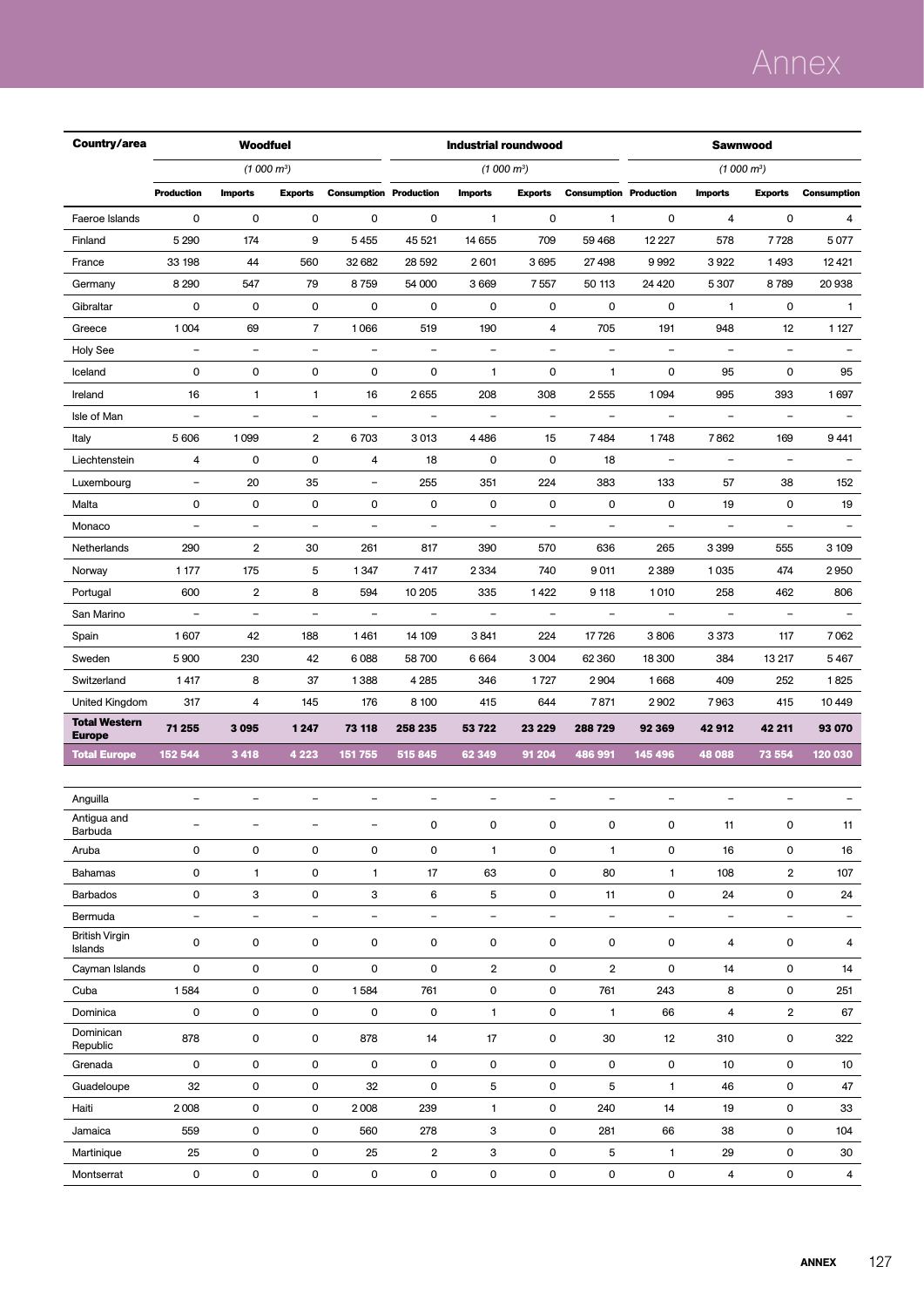### TABLE 4 (cont.)

| Country/area                                              |                          | <b>Woodfuel</b>          |                          |                               |                     | <b>Industrial roundwood</b> |                          |                               | <b>Sawnwood</b> |                          |                          |                          |  |
|-----------------------------------------------------------|--------------------------|--------------------------|--------------------------|-------------------------------|---------------------|-----------------------------|--------------------------|-------------------------------|-----------------|--------------------------|--------------------------|--------------------------|--|
|                                                           |                          | (1000 m <sup>3</sup> )   |                          |                               |                     | (1000 m <sup>3</sup> )      |                          |                               |                 | (1000 m <sup>3</sup> )   |                          |                          |  |
|                                                           | <b>Production</b>        | <b>Imports</b>           | <b>Exports</b>           | <b>Consumption Production</b> |                     | <b>Imports</b>              | <b>Exports</b>           | <b>Consumption Production</b> |                 | <b>Imports</b>           | <b>Exports</b>           | <b>Consumption</b>       |  |
| Netherlands<br>Antilles                                   | 0                        | 0                        | 0                        | 0                             | 0                   | 1                           | 0                        | 1                             | 0               | 20                       | $\mathbf 0$              | 20                       |  |
| Puerto Rico                                               | $\overline{\phantom{a}}$ | $\overline{\phantom{0}}$ | $\overline{\phantom{0}}$ | $\blacksquare$                | $\blacksquare$      | $\overline{\phantom{0}}$    | ÷                        | $\blacksquare$                | $\equiv$        | $\equiv$                 | $\overline{\phantom{0}}$ | $\overline{\phantom{0}}$ |  |
| Saint Kitts and<br>Nevis                                  | 0                        | 0                        | 0                        | 0                             | $\mathsf{O}\xspace$ | 1                           | 0                        | 1                             | 0               | 5                        | 0                        | 5                        |  |
| Saint Lucia                                               | $\mathsf 0$              | 0                        | 0                        | $\mathsf{O}\xspace$           | $\mathsf 0$         | $\overline{7}$              | 0                        | $\overline{7}$                | 0               | 15                       | 0                        | 15                       |  |
| Saint Vincent<br>and the<br>Grenadines                    | $\mathbf 0$              | 0                        | 0                        | 0                             | $\mathbf 0$         | $\overline{2}$              | 0                        | 2                             | 0               | 12                       | 0                        | 12                       |  |
| Trinidad and<br>Tobago                                    | 34                       | 0                        | 0                        | 34                            | 65                  | 5                           | 1                        | 70                            | 41              | 40                       | 0                        | 81                       |  |
| Turks and<br>Caicos Islands                               | 0                        | 0                        | 0                        | 0                             | 0                   | $\mathsf{O}\xspace$         | 0                        | 0                             | 0               | 4                        | 0                        | 4                        |  |
| <b>United States</b><br>Virgin Islands                    | $\overline{\phantom{0}}$ | $\overline{\phantom{0}}$ | ÷                        | $\overline{\phantom{a}}$      | $\equiv$            | $\rightarrow$               | $\overline{\phantom{0}}$ | $\overline{\phantom{0}}$      | ÷,              | $\overline{\phantom{0}}$ | $\overline{\phantom{0}}$ | $\overline{\phantom{0}}$ |  |
| <b>Total</b><br><b>Caribbean</b>                          | 5 1 20                   | 5                        | $\mathbf 0$              | 5 1 2 5                       | 1382                | 117                         | 1                        | 1498                          | 445             | 738                      | 5                        | 1 1 7 8                  |  |
| Belize                                                    | 126                      | 0                        | 0                        | 126                           | 62                  | $\overline{\mathbf{2}}$     | 0                        | 63                            | 35              | 9                        | $\overline{2}$           | 42                       |  |
| Costa Rica                                                | 3424                     | 0                        | 0                        | 3423                          | 1 1 9 8             | 3                           | 62                       | 1 1 3 9                       | 488             | 29                       | 3                        | 514                      |  |
| El Salvador                                               | 4 2 0 4                  | 0                        | 0                        | 4 204                         | 682                 | $\overline{2}$              | $\overline{2}$           | 683                           | 16              | 53                       | 0                        | 69                       |  |
| Guatemala                                                 | 16 609                   | 0                        | 0                        | 16 609                        | 454                 | 1                           | 18                       | 437                           | 366             | 3                        | 53                       | 316                      |  |
| Honduras                                                  | 8668                     | 0                        | $\mathbf{1}$             | 8 6 6 7                       | 873                 | 5                           | 68                       | 811                           | 400             | 17                       | 91                       | 326                      |  |
| Nicaragua                                                 | 5975                     | $\mathbf{1}$             | 0                        | 5975                          | 93                  | 1                           | $\overline{7}$           | 87                            | 54              | $\mathbf 0$              | 50                       | 4                        |  |
| Panama                                                    | 1 1 8 9                  | 0                        | 0                        | 1 1 8 9                       | 160                 | 6                           | 80                       | 86                            | 30              | 10                       | 19                       | 21                       |  |
| <b>Total Central</b>                                      | 40 195                   | 1                        | 1                        | 40 194                        | 3522                | 21                          | 237                      | 3 3 0 5                       | 1390            | 121                      | 218                      | 1293                     |  |
| <b>America</b>                                            |                          |                          |                          |                               |                     |                             |                          |                               |                 |                          |                          |                          |  |
| Argentina                                                 | 4 3 7 2                  | 0                        | 0                        | 4 3 7 2                       | 9846                | $\overline{2}$              | 35                       | 9813                          | 1739            | 114                      | 384                      | 1468                     |  |
| <b>Bolivia</b>                                            | 2 2 7 0                  | 0                        | 0                        | 2 2 7 0                       | 810                 | 1                           | 2                        | 809                           | 408             | 4                        | 59                       | 353                      |  |
| Brazil                                                    | 138 783                  | 0                        | 0                        | 138783                        | 100 767             | 34                          | 121                      | 100 680                       | 23 557          | 134                      | 3 1 6 7                  | 20 5 24                  |  |
| Chile                                                     | 13899                    | 0                        | 0                        | 13899                         | 33 217              | 0                           | 111                      | 33 106                        | 8718            | 31                       | 3 3 9 1                  | 5 3 5 8                  |  |
| Colombia                                                  | 10 350                   | 0                        | 0                        | 10 350                        | 1637                | 0                           | 10                       | 1627                          | 389             | 9                        | 5                        | 393                      |  |
| Ecuador                                                   | 5 5 7 4                  | 0                        | 0                        | 5 5 7 4                       | 1211                | 0                           | 47                       | 1165                          | 755             | 0                        | 37                       | 719                      |  |
| <b>Falkland Islands</b>                                   | 0                        | 0                        | 0                        | 0                             | 0                   | 0                           | 0                        | 0                             | 0               | 0                        | 0                        | 0                        |  |
| French Guiana                                             | 105                      | 0                        | 0                        | 105                           | 66                  | $\mathbf{1}$                | $\overline{\mathbf{2}}$  | 65                            | 15              | $\mathbf{1}$             | 4                        | 12                       |  |
| Guyana                                                    | 860                      | 0                        | 0                        | 860                           | 574                 | 0                           | 150                      | 424                           | 68              | 0                        | 36                       | 32                       |  |
| Paraguay                                                  | 6 149                    | 0                        | 0                        | 6 149                         | 4044                | 0                           | 13                       | 4031                          | 550             | 41                       | 44                       | 547                      |  |
| Peru                                                      | 7454                     | 0                        | 0                        | 7454                          | 1804                | 3                           | $\mathsf{O}\xspace$      | 1807                          | 856             | 26                       | 172                      | 710                      |  |
| South Georgia<br>and the South<br>Sandwich<br>Islands     |                          |                          |                          |                               |                     |                             |                          |                               |                 |                          |                          | -                        |  |
| Suriname                                                  | 45                       | 0                        | 0                        | 45                            | 194                 | 0                           | 1                        | 193                           | 69              | $\mathbf 0$              | 0                        | 69                       |  |
| Uruguay                                                   | 2 111                    | 0                        | 0                        | 2 111                         | 3885                | 8                           | 1996                     | 1897                          | 268             | 30                       | 130                      | 168                      |  |
| Venezuela<br>(Bolivarian<br>Republic of)                  | 3884                     | 0                        | 0                        | 3884                          | 1673                | 0                           | 6                        | 1667                          | 838             | 31                       | 6                        | 863                      |  |
| <b>Total South</b><br><b>America</b>                      | 195 856                  | $\pmb{\mathsf{o}}$       | $\mathbf 0$              | 195 856                       | 159 728             | 50                          | 2 4 9 3                  | 157 284                       | 38 230          | 421                      | 7435                     | 31 216                   |  |
| <b>Total Latin</b><br><b>America and</b><br>the Caribbean | 241 171                  | 5                        | 1                        | 241 175                       | 164 631             | 187                         | 2 7 3 2                  | 162 087                       | 40 065          | 1 2 8 0                  | 7658                     | 33 687                   |  |